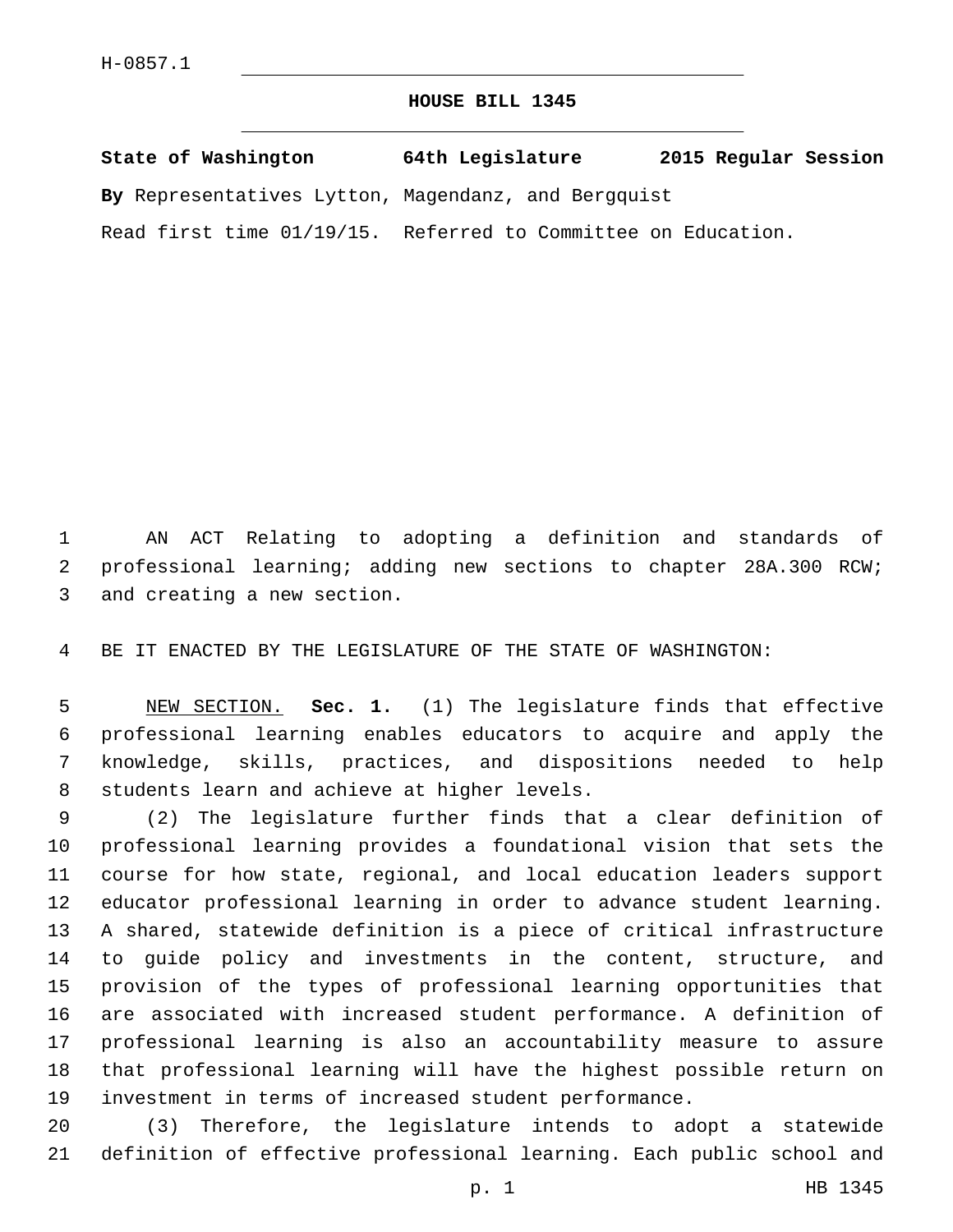school district should establish targeted, sustained, relevant professional learning opportunities that meet the definition and are 3 aligned to state and district goals.

 NEW SECTION. **Sec. 2.** A new section is added to chapter 28A.300 5 RCW to read as follows:

 (1) The term "professional learning" means a comprehensive, sustained, job-embedded, and collaborative approach to improving teachers' and principals' effectiveness in raising student achievement. Professional learning fosters collective responsibility for improved student performance and must comprise learning that is aligned with student learning needs, educator development needs, and school district, or state improvement goals. Professional learning shall have as its primary focus the improvement of teachers' and school leaders' effectiveness in assisting all students to meet the 15 state learning standards.

 (2) Professional learning is an ongoing process that is measurable by multiple indicators and includes learning experiences that support the acquisition and transfer of learning, knowledge, and 19 skills into the classroom and daily practice.

 (3) Professional learning shall incorporate differentiated, coherent, sustained, and evidence-based strategies that improve educator effectiveness and student achievement, including job- embedded coaching or other forms of assistance to support educators' transfer of new knowledge and skills into their practice.

 (4) Professional learning should include the work of established collaborative teams of teachers, school leaders, and other administrative, instructional, and educational services staff members, who commit to working together on an ongoing basis to accomplish common goals and who are engaged in a continuous cycle of 30 professional improvement that is focused on:

 (a) Identifying student and educator learning needs using 32 multiple sources of data;

 (b) Defining a clear set of educator learning goals based on the rigorous analysis of these multiple data sources and the collective 35 and personalized learning needs of teachers and administrators;

 (c) Continuously assessing the effectiveness of the professional learning in achieving identified learning goals, improving teaching, and assisting all students in meeting state academic learning 39 standards through reflection, observation, and sustained support;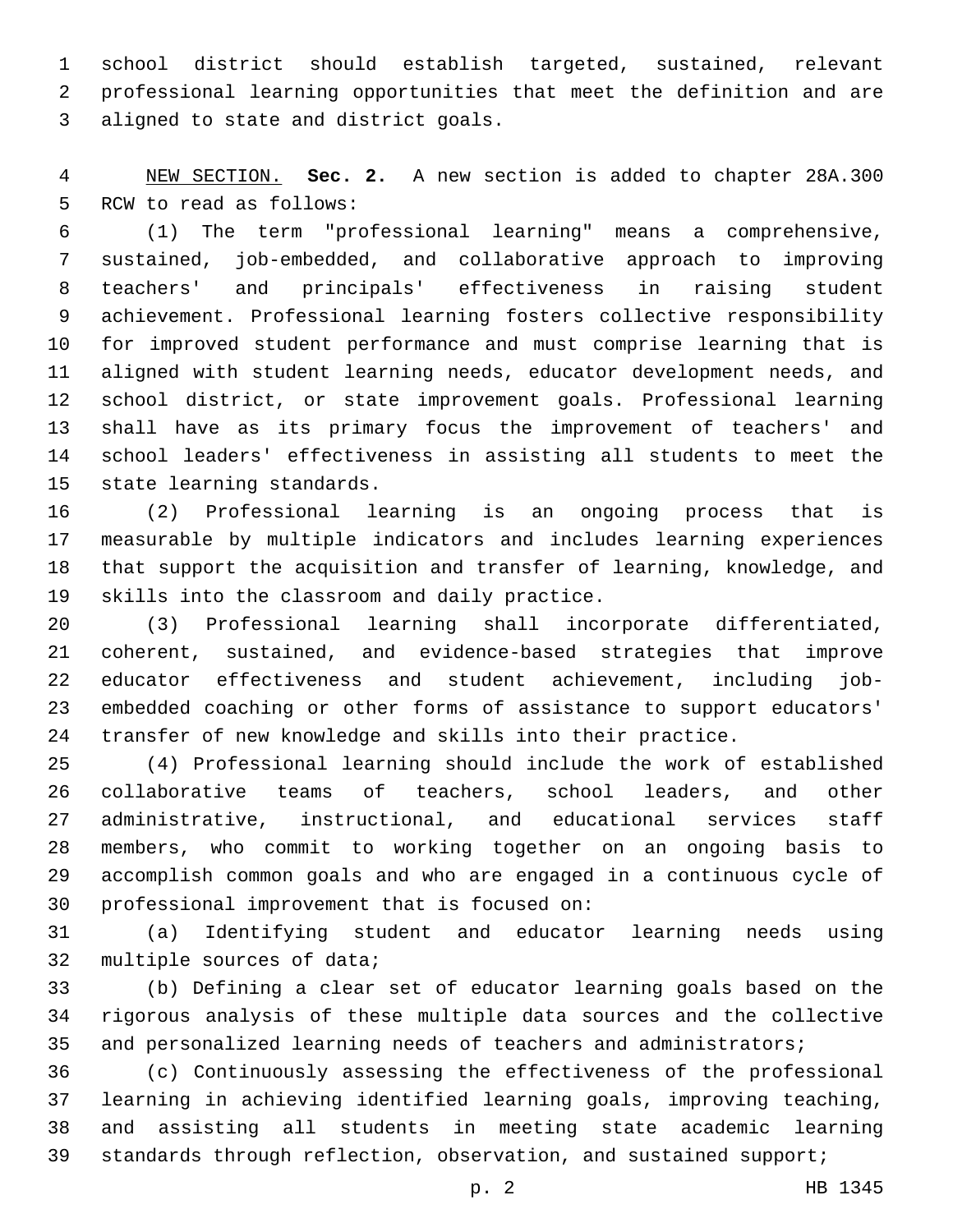(d) Using formative and summative measures to assess the effectiveness of professional learning in achieving educator learning 3 goals;

 (e) Realizing the three primary purposes for professional learning: (i) Individual improvement aligned with individual goals; (ii) school and team improvement aligned with school and team improvement; and (iii) program implementation aligned with state, district, and school improvement goals and initiatives.

 (5) Professional learning should be facilitated by well-prepared school and district leaders who incorporate knowledge, skills, and dispositions for leading professional learning of adults and meet the standards described in section 3 of this act. These facilitators may include but are not limited to: Curriculum specialists, central office administrators, principals, coaches, mentors, master teachers, 15 and other teacher leaders.

 (6) Principals should assist staff with alignment of professional learning tied to curriculum, instruction, and state and local 18 learning goals and assessments.

 (7) Professional learning may be supported by external expert assistance or additional activities that will be held to the same definition and standards as internally supported professional 22 learning, and that:

(a) Address defined student and educator learning goals;

 (b) Include, but are not limited to, courses, workshops, institutes, networks, studio residencies, virtual learning modules, and conferences provided by for-profit and nonprofit entities outside the school such as universities, educational service districts, technical assistance providers, networks of content specialists, and other education organizations and associations; and

 (c) Advance ongoing school-based professional learning that occurs throughout the year with opportunities for regular practice 32 and feedback while developing new skills.

 NEW SECTION. **Sec. 3.** A new section is added to chapter 28A.300 34 RCW to read as follows:

 Standards for professional learning provide guidance on the preparation and delivery of high quality professional learning to those responsible for planning, facilitating, and sponsoring 38 professional learning.

(1) Content standards. High quality professional learning: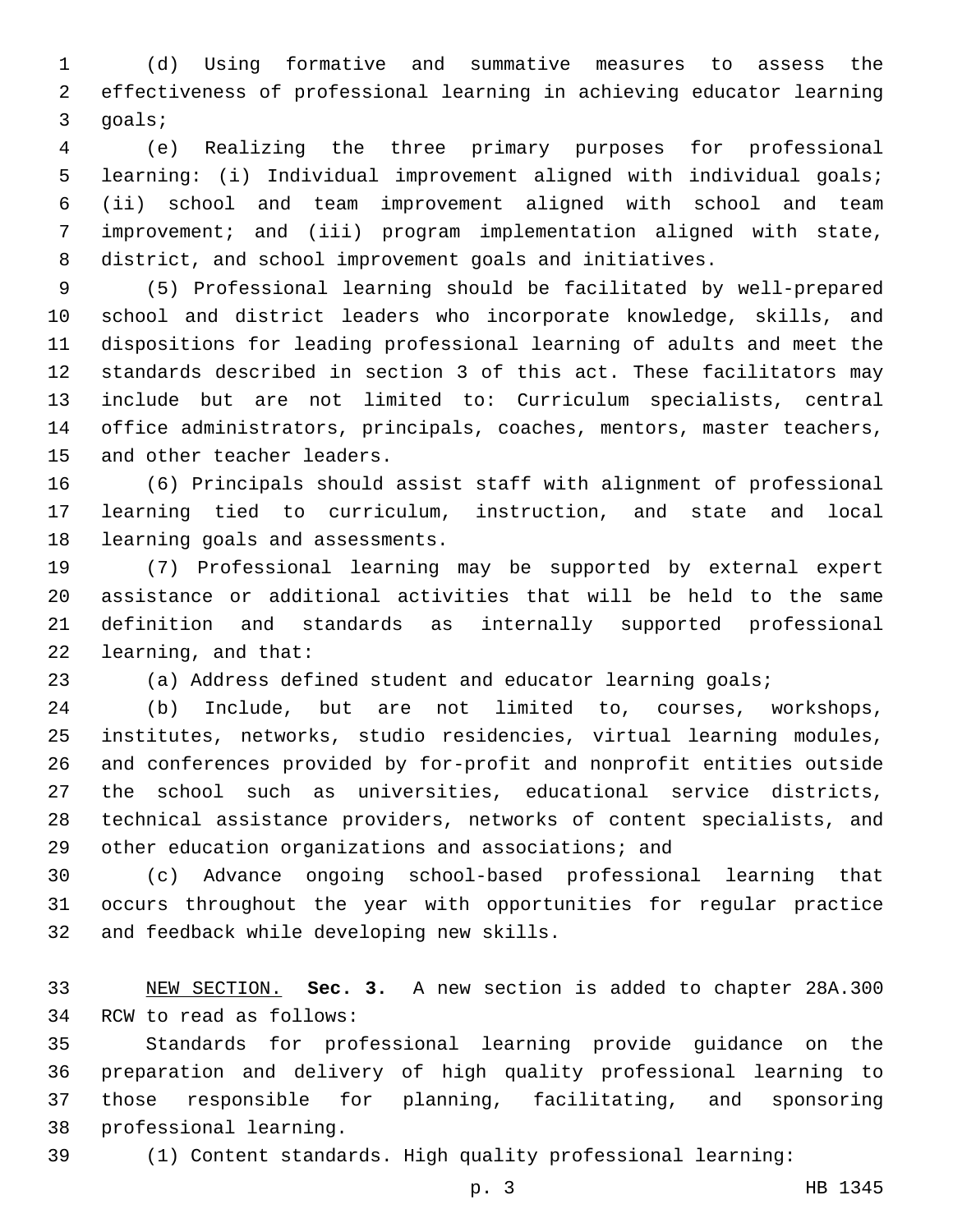(a) Includes clear goals and objectives relevant to desired 2 student outcomes; and

 (b) Aligns with state, district, school, and educator goals or priorities.4

(2) Process standards. High quality professional learning:

 (a) Is designed and based upon the analysis of data relevant to 7 the identified goals, objectives, and audience;

 (b) Is assessed to determine that it is meeting the targeted 9 goals and objectives;

 (c) Promotes collaboration among educators to encourage sharing of ideas and working together to achieve the identified goals and 12 objectives;

 (d) Advances an educator's ability to apply acquired knowledge 14 and skills from the professional learning to specific content; and

 (e) Models good pedagogical practice and applies knowledge of 16 adult learning theory to engage educators.

(3) Context standards. High quality professional learning:

 (a) Makes use of relevant resources to ensure the identified 19 goals and objectives are met;

 (b) Is facilitated by a professional knowledgeable about the 21 identified objectives; and

 (c) Is designed in such a way that sessions connect and build upon each other to provide a coherent and useful learning experience 24 for educators.

 NEW SECTION. **Sec. 4.** A new section is added to chapter 28A.300 26 RCW to read as follows:

 The definitions in this section apply throughout sections 2 and 3 of this act unless the context clearly requires otherwise.

 (1) "Differentiated" means that professional learning experiences are designed to meet the needs of individual educators based on multiple sources of data such as professional growth plans, 32 observations, and student growth data.

 (2) "Job-embedded" means a sustained series of activities such as workshops and coaching occurring throughout the year that is delivered within the context of an educator's instructional assignments, including both subject and grade level, to support the educator's acquisition and application of the knowledge and skills.

 (3) "Student outcomes" refers to two broad categories of student measures: Academic measures and nonacademic measures. Academic

p. 4 HB 1345